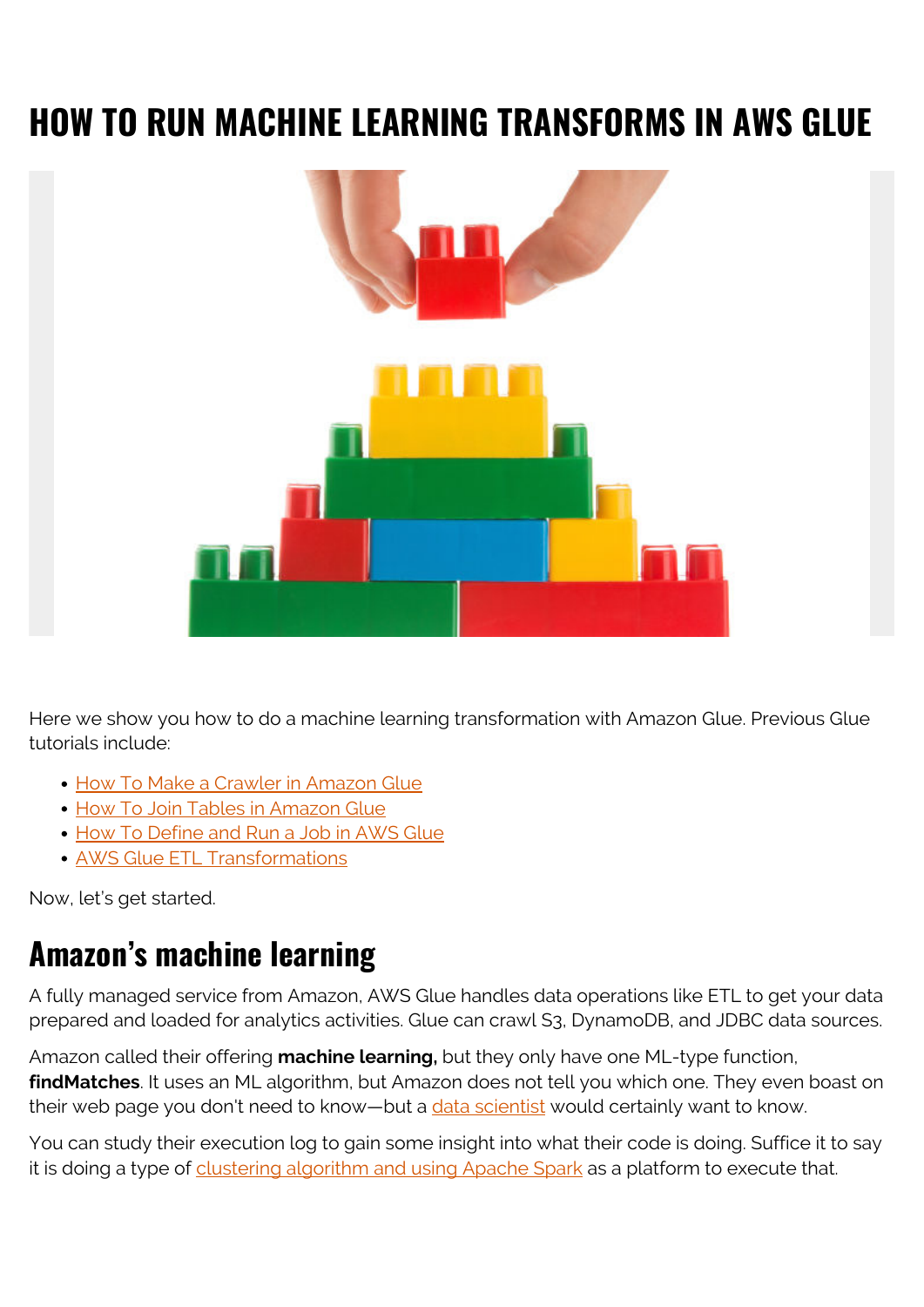#### **The process: Amazon Glue machine learning**

Here is the general process for running machine learning transformations:

- 1. Upload a csv file to an S3 bucket. Then you [set up a crawler](https://blogs.bmc.com/blogs/amazon-glue-crawler/) to crawl all the files in the designated S3 bucket. For each file it finds, it will create a metadata (i.e., schema) file in Glue that contains the column names.
- 2. Set up a **FindMatches** machine learning task in Glue. It's an iterative process. It takes your input date, created in the crawler process, and makes a label file. These labels are like a k-means clustering algorithm. It looks at the input data and all of the columns in the data set. Then it put the data into groups, each labeled with a **labeling\_set\_id**.
- 3. Download the label file. There will be an empty column called **label**. You are invited to add your own label to classify data however you see fit. For example, it could be borrower risk rating, whether or not a patient has diabetes, or whatever. Labels should be a single value, like A, B, C or 1, 2, 3. A data scientist would say they must be **categorical**.
- 4. Upload the labelled file to a different S3 bucket. Do not use the same bucket where you put the original input data, as the crawler will attempt to crawl that and create another metadata file.
- 5. Rerun Step 2, above, and it creates another labelled file. Do this iteratively until it supplies the most accurate result. In this example, there was no improvement from one run to the next. Repeating machine learning runs is standard practice for improving accuracy. However, at some point, the gain in accuracy will level off.
- 6. Generate and then inspect the **Quality Metrics**. Perhaps change some of the parameters and run the **Tune** operation, which means to run the algorithm again.

### **Tutorial: Amazon Glue machine learning**

Now, let's run an example to show you how it works.

I have copied the Pima Native American database [from Kaggle](https://www.kaggle.com/uciml/pima-indians-diabetes-database) and put it on GitHub, [here.](https://raw.githubusercontent.com/werowe/glue/master/diabetes.csv) You have to add a primary key column to that data, which Glue requires. Download the data [here.](https://raw.githubusercontent.com/werowe/glue/master/diabetes.csv) I have also copied the input data and the first and second label files [here,](https://docs.google.com/spreadsheets/d/1il-ugK4f8UkZFNI8GKvTBE0TJ84C9A16q8Zmae49SZY/edit?usp=sharing) in a Google Sheet, so that you can see the before and after process.

The data looks like this:

recordID,Pregnancies,Glucose,BloodPressure,SkinThickness,Insulin,BMI,Diabetes PedigreeFunction, Age, Outcome 2,6,148,72,35,0,33.6,0.627,50,1

```
3,1,85,66,29,0,26.6,0.351,31,0
4,8,183,64,0,0,23.3,0.672,32,1
5,1,89,66,23,94,28.1,0.167,21,0
6,0,137,40,35,168,43.1,2.288,33,1
```
Then copy it to an Amazon S3 bucket as shown below. You need to have installed the Amazon CLI (command line interface) and run **aws configure** to configure your credentials. Importantly, the data must be in the same [Amazon zone](https://blogs.bmc.com/blogs/aws-regions-availability-zones/) as the instance you are logged into.

aws s3 cp diabetes.csv s3://sagemakerwalkerml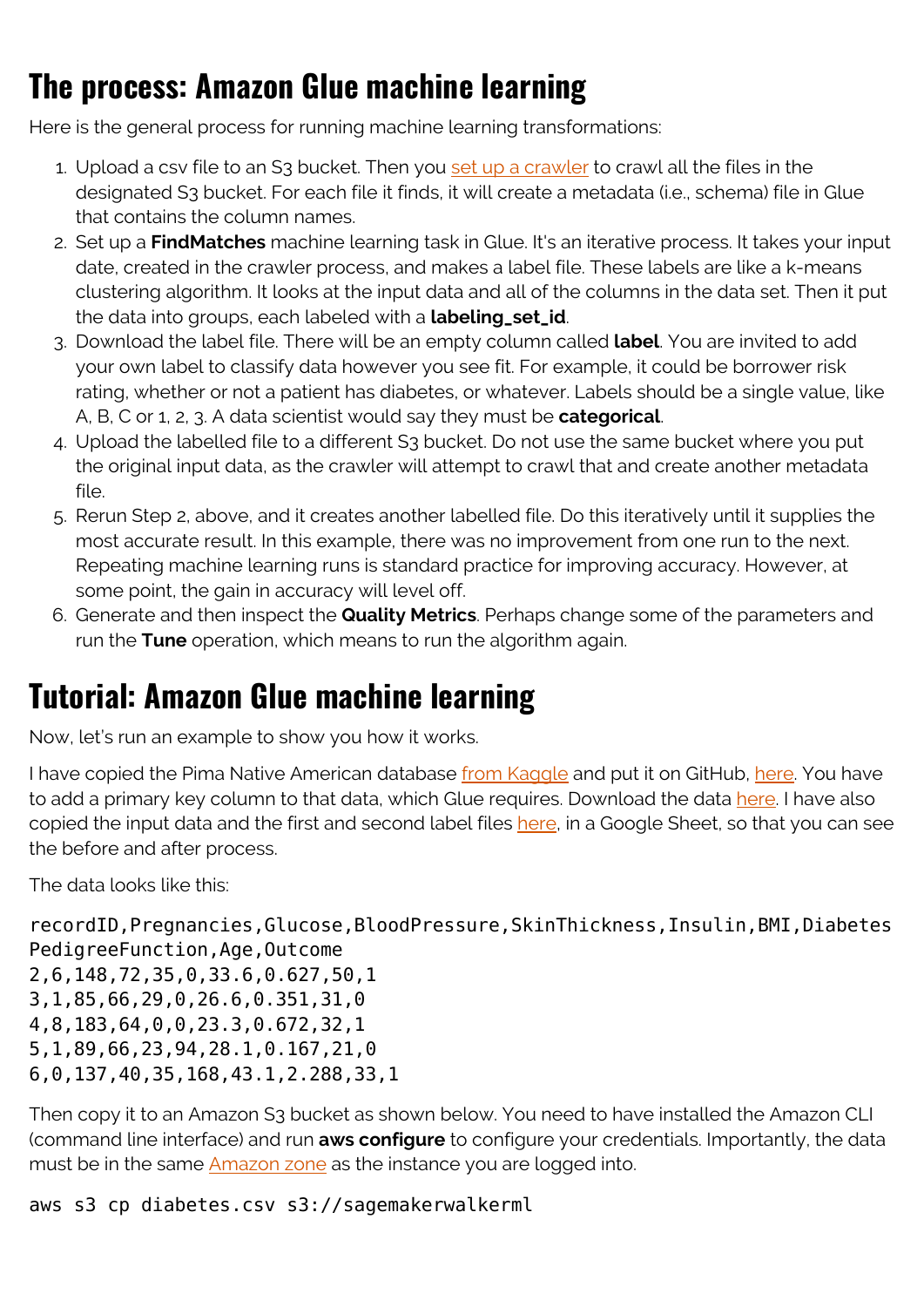# **Add a label**

The diabetes data is already labelled in the column **outcome**. So, I used Google Sheets to copy that value into the label **column**. You do this after the first run, like this:

- 1. Upload the original data.
- 2. Run a training model
- 3. Download the resulting labels file.

At that point you can populate the label with some kind of categorical data. You might put the outcome of logistic regression on your input data set into this label, but that's optional. You don't need a label at all.

The algorithm does not require a label the first time it runs. Glue says:

*As you can see, the scope of the labels is limited to the labeling\_set\_id. So, labels do not cross labeling\_set\_id boundaries.*

In other words, when there is no label, it groups records by **labeling\_set\_id** without regards to the **label** value. When there is a label then the **labeling\_set\_id** is within the label.

In other words, given this:

| labeling_set_id                                                 | labeling_set_id | other columns |
|-----------------------------------------------------------------|-----------------|---------------|
| 123                                                             | blank           |               |
| 123                                                             | blank           |               |
| 456                                                             | blank           |               |
| The first two rows are grouped together. But if we add a label: |                 |               |
| labeling_set_id                                                 | label           | other columns |
| 123                                                             | A               |               |
| 123                                                             | A               |               |
| 456                                                             | B               |               |
| 456                                                             | B               |               |
| 789                                                             | Α               |               |

Then the first two rows are matched together while rows 456, even if they had matched without the label, are groups separately. Remember Amazon said they "don't cross boundaries."

Of course, that does not mean only the label determines what is considered to be a match. (That would be of little use.) It's the other columns that determine what matches. The label just confines that matching to records with that label. So, it's matching within a subset of records. It's like having n number of files with no label instead of one file with n labels, so you can run the process one time and not n times.

Anyway, that's the conclusion I draw from this design. Perhaps yours will differ.

### **Crawl S3**

We start with the crawlers. Here is the metadata extracted from the diabetes.csv file in S3: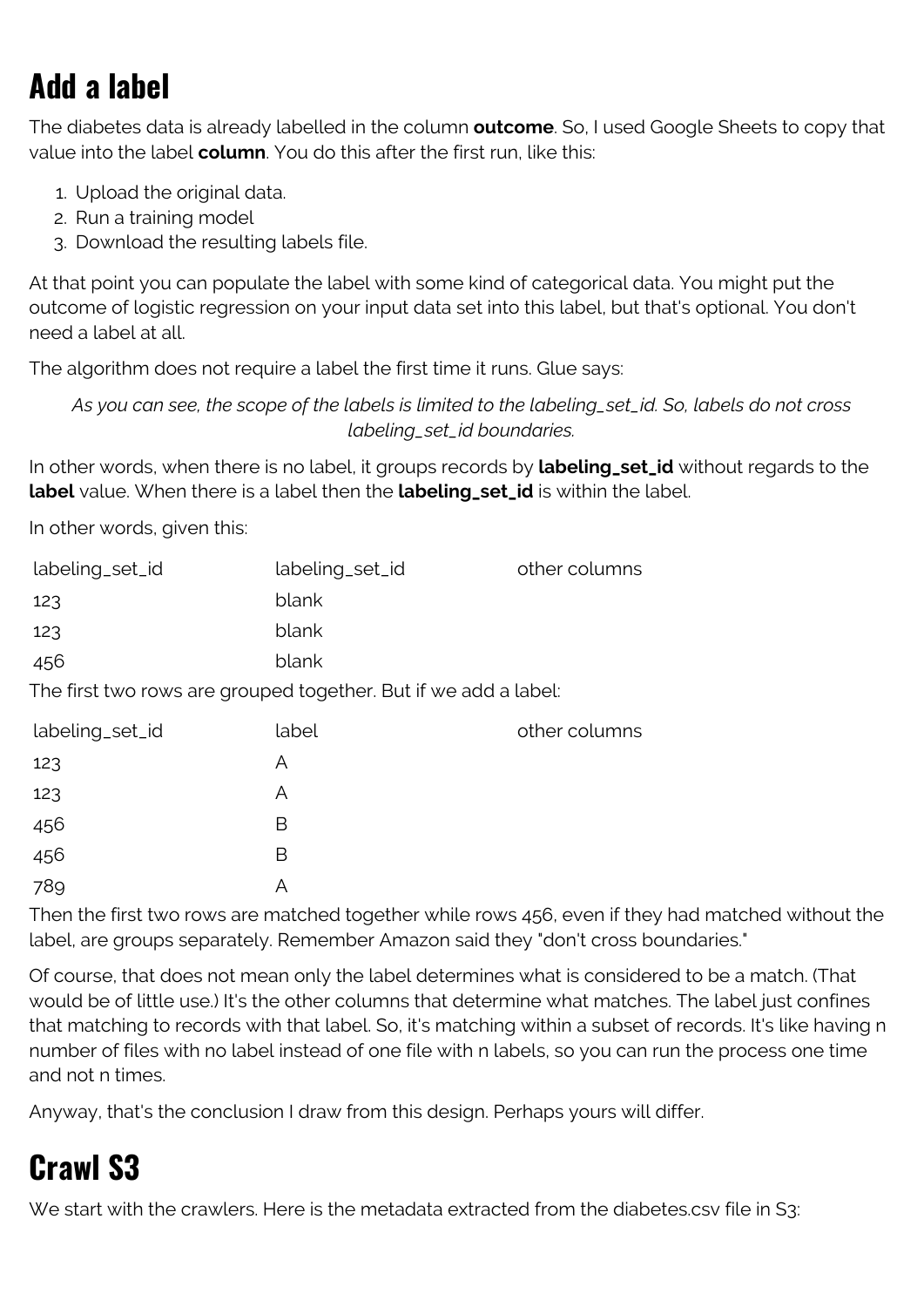| Schema         |                          |           |                                |
|----------------|--------------------------|-----------|--------------------------------|
|                | Column name              | Data type | <b>Partition k</b>             |
| 1              | recordid                 | bigint    |                                |
| 2              | pregnancies              | bigint    |                                |
| 3              | glucose                  | bigint    |                                |
| 4              | bloodpressure            | bigint    |                                |
| 5              | skinthickness            | bigint    |                                |
| 6              | insulin                  | bigint    |                                |
| $\overline{7}$ | bmi                      | double    |                                |
| 8              | diabetespedigreefunction | double    |                                |
| 9              | age                      | bigint    |                                |
| 10             | outcome                  | bigint    | It created these tables in the |

database.

|   |                                             |                          |          |                       | Choose a data source                |        |
|---|---------------------------------------------|--------------------------|----------|-----------------------|-------------------------------------|--------|
|   |                                             |                          |          | AWS Glue data catalog |                                     |        |
|   | Q Filter by attributes or search by keyword |                          |          |                       |                                     |        |
|   | Name                                        | $\overline{\phantom{a}}$ | Database | $\rightarrow$         | Location<br>$\rightarrow$           | Classi |
|   | diabetes_csv                                |                          | diabetes |                       | s3://sagemakerwalkerml/diabetes.csv | CSV    |
| О | S3                                          |                          | diabetes |                       | s3://sagemakerwalkerml/s3:/         | Unkno  |
|   |                                             |                          |          |                       |                                     | Unkno  |

that has access to S3 and give the transformation a name.

an IAM role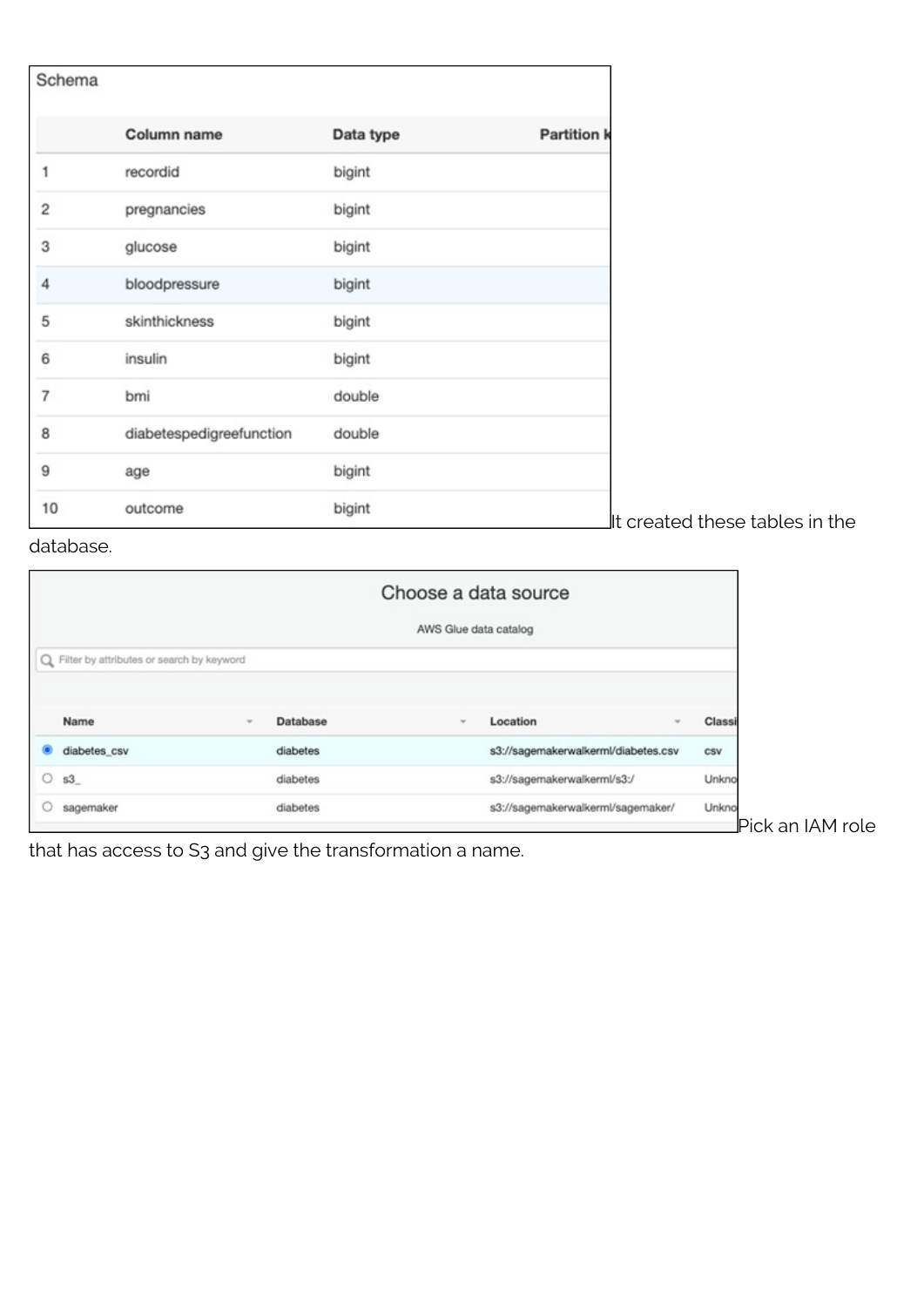| Configure transform properties                                                                                                                  |                               |
|-------------------------------------------------------------------------------------------------------------------------------------------------|-------------------------------|
| <b>Transform name</b>                                                                                                                           |                               |
| diabetes                                                                                                                                        |                               |
| <b>Description (optional)</b>                                                                                                                   |                               |
| Enter description                                                                                                                               |                               |
| IAM role <b>O</b>                                                                                                                               |                               |
| AWSGlueServiceRole-S3IAMRole<br>c<br>v                                                                                                          |                               |
| Ensure that this role has permission to your Amazon S3 sources, temporary directory, and labeling files. Create<br><b>IAM</b> role <sup>√</sup> |                               |
| > Task run properties (optional)                                                                                                                |                               |
| ▶ Tags (optional)                                                                                                                               |                               |
| <b>Next</b>                                                                                                                                     | lThe data must have a primary |

key. The matching algorithm requires that to do its matching logic.

|         | Choose a primary key                                                                                                 |                                                   |
|---------|----------------------------------------------------------------------------------------------------------------------|---------------------------------------------------|
|         | Choose a primary key column. This column typically contains a unique identifier for every record in the data source. |                                                   |
|         | Q Filter by attributes or search by keyword                                                                          |                                                   |
|         |                                                                                                                      | Showing: 1                                        |
|         | Column name                                                                                                          | Data type                                         |
| ۰       | recordid                                                                                                             | bigint                                            |
| $\circ$ | pregnancies                                                                                                          | bigint                                            |
| $\circ$ | glucose                                                                                                              | bigint<br>$\operatorname{\mathsf{JThen}}$ it asks |

you to tune the transformation. These are tradeoffs between cost and accuracy:

- **Cost** is financial.
- **Cost function** is data science and computing.

(Pricing is based on resources (DPUs) you consume, which *Loover below.*)

The data science-related tuning parameters are between **recall** and **precision**.

Recall is:

 $\frac{true\ positives}{predicted\ results} = \frac{true\ positives}{true\ positives + false\ positives}$ Precision is:

 $\frac{true}{i}$  positives  $\frac{true}{i}$  $\overline{actual\ results}$  true positive + false negative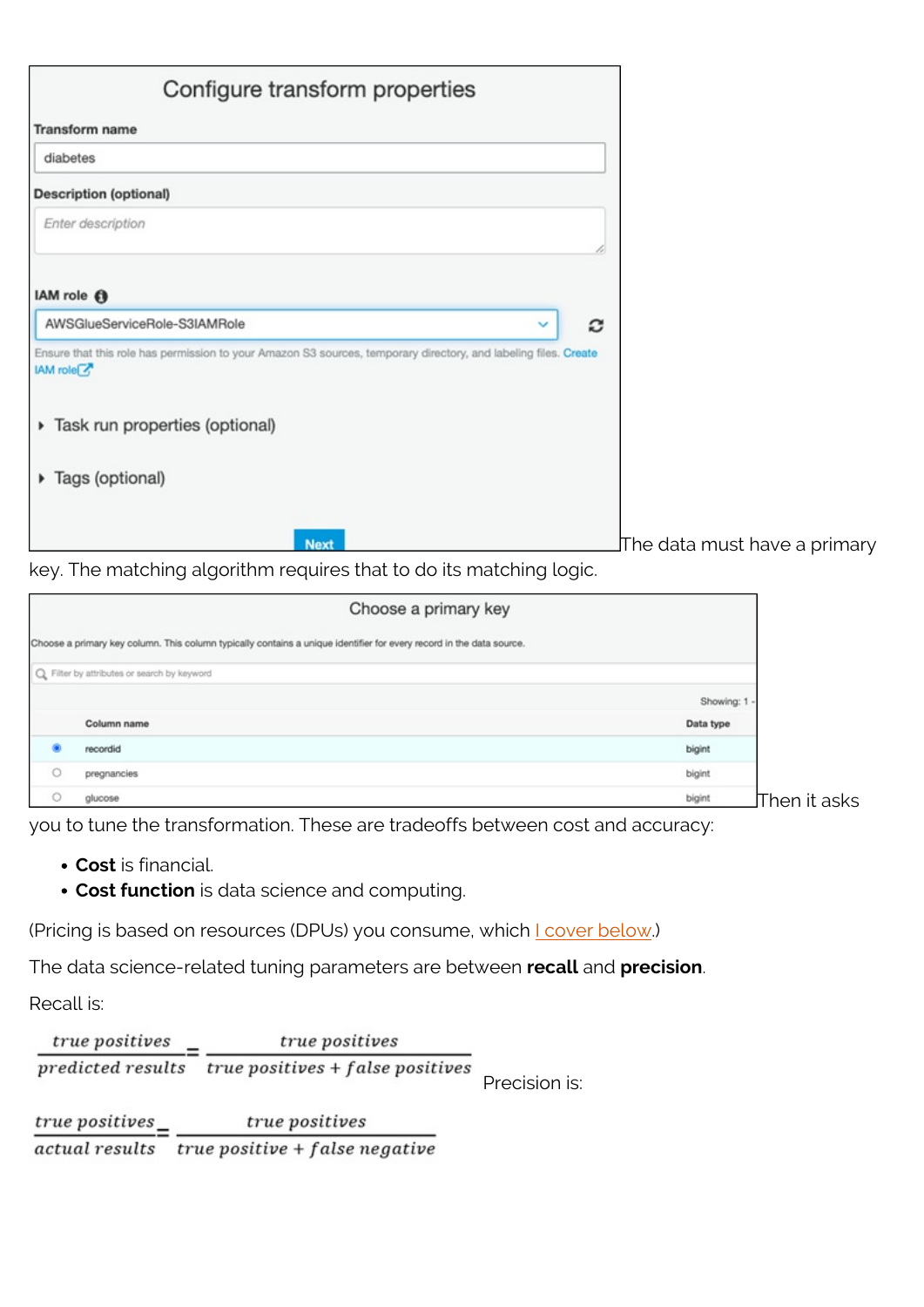

#### parameters:

|                               | Review                                                                   |
|-------------------------------|--------------------------------------------------------------------------|
|                               |                                                                          |
|                               | Machine learning transforms                                              |
| <b>Transform</b> name         | diabetes                                                                 |
| <b>IAM</b> role               | arn:aws:iam::782976337272:role/service-role/AWSGlueServiceRole-S3IAMRole |
| Data source                   | diabetes csv                                                             |
| Primary key                   | recordid                                                                 |
| Precision-recall tradeoff     | 0.5                                                                      |
| Accuracy-cost tradeoff        | 0.5                                                                      |
| Force output to match labels  | false                                                                    |
| Tags                          | $\overline{a}$                                                           |
|                               | Task run properties                                                      |
| Worker type                   | G.2X                                                                     |
| Number of workers             | 10                                                                       |
| <b>Task timeout (minutes)</b> | 2880                                                                     |
| Number of retries             | 0                                                                        |
| <b>Spark Version</b>          | 2.4                                                                      |
|                               | <b>Back</b><br><b>Finish</b>                                             |

- **The first time** let it generate a label file for you. It will match records based on all of the data points taken together.
- **The second time** it will incorporate labels in its matching algorithm should you choose to add one.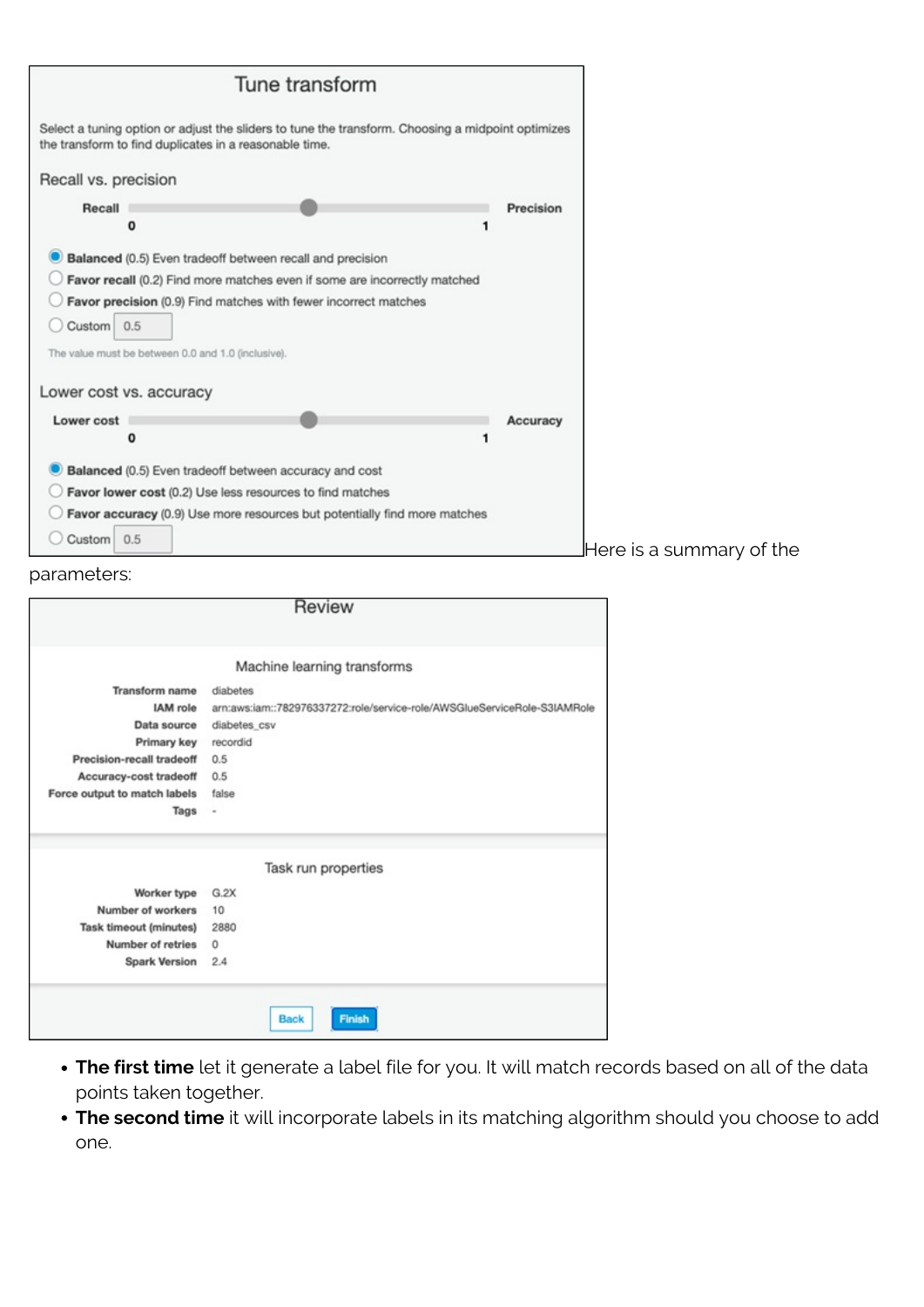| Teach the transform using labels                                                                                                                                                                        |                        |
|---------------------------------------------------------------------------------------------------------------------------------------------------------------------------------------------------------|------------------------|
| Teach your machine learning algorithms by providing examples, called labels. For your transform,<br>provide examples of matching and non-matching records.                                              |                        |
| Labeling file                                                                                                                                                                                           |                        |
| I do not have labels<br>I have labels                                                                                                                                                                   |                        |
| Generate the labeling file<br>AWS Glue extracts records from your source data and suggests<br>potential matching records. The file will contain approximately 100<br>data samples for you to work with. | Generate labeling file |
| You can download the file once it has been generated.                                                                                                                                                   | Download labeling file |
| <b>Next</b>                                                                                                                                                                                             |                        |

Edit the file in Excel or

Google Sheets to both review it and optionally add a label. Copy it back to S3, putting it in a different bucket than the original upload file. Then run transformation again (called **train**). It will produce yet another label file which is the results of the matching aka grouping process.

| <b>Upload labels</b>                                                           |                                                        |
|--------------------------------------------------------------------------------|--------------------------------------------------------|
| <b>Labeling file</b>                                                           |                                                        |
| I do not have labels                                                           |                                                        |
| I have labels                                                                  |                                                        |
| Upload labels from S3                                                          |                                                        |
| The completed labeling file must be in the correct format and in<br>Amazon S3. | Upload labeling file from S3                           |
| <b>Next</b><br>Back                                                            | It asks for the bucket name:                           |
| Generate labeling file                                                         | ×                                                      |
| S3 path to store the generated label file                                      |                                                        |
| s3://bucket/prefix/object                                                      | ⊫                                                      |
|                                                                                |                                                        |
| Generate                                                                       |                                                        |
|                                                                                | $\operatorname{\mathsf{You}}$ download the labels from |

this screen.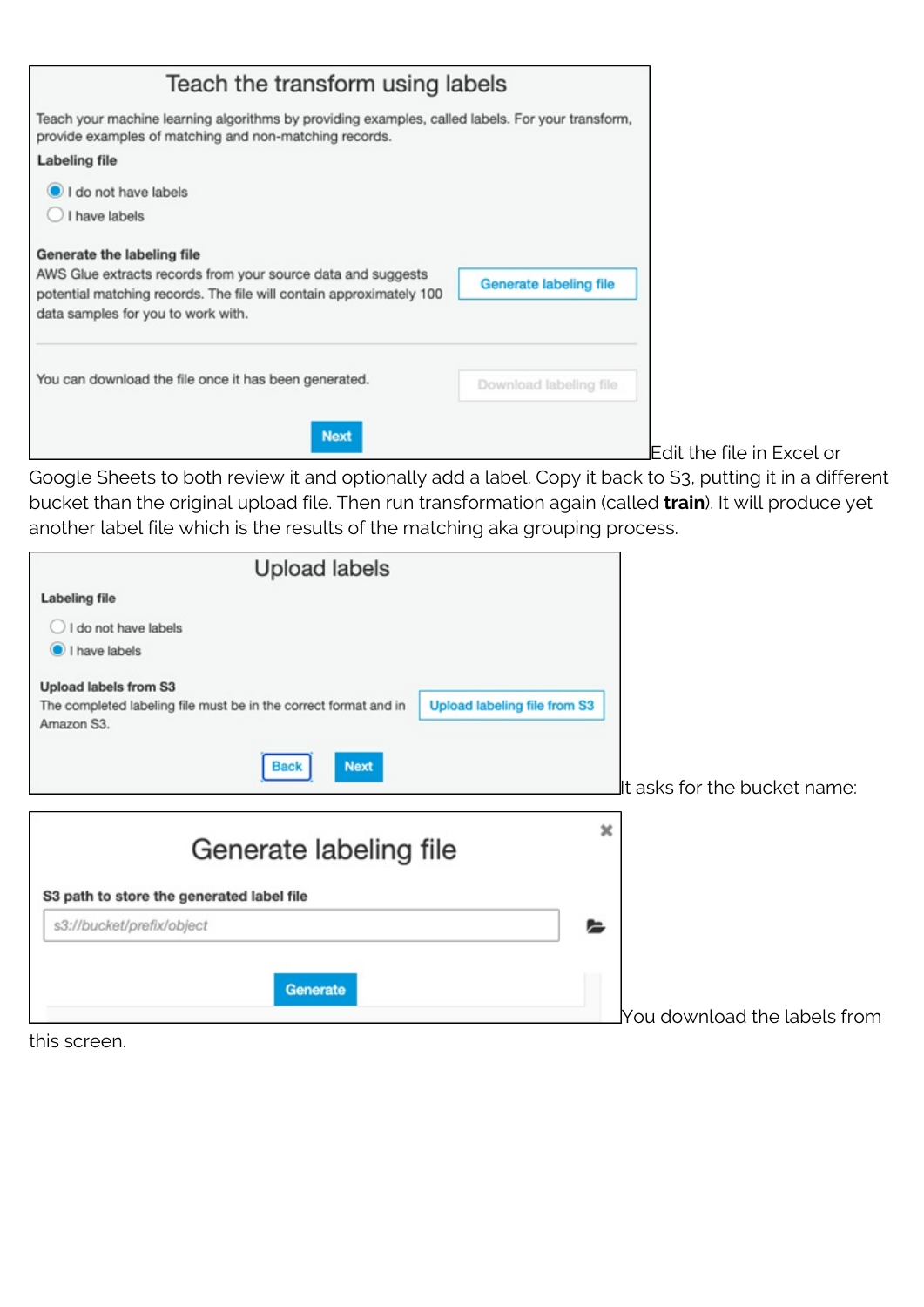

Here is the first label

file it created. You can't see all of the columns because it's too wide. But you can see the labeling\_set\_id, thus how it grouped the data:

|                                      | ×     |             | n.   |         |                | c                              | H               |               |     |
|--------------------------------------|-------|-------------|------|---------|----------------|--------------------------------|-----------------|---------------|-----|
| labeling set id                      | label | pregnancies | bmi  | outcome | age            | diabetespedigrei bloodpressure |                 | skinthickness | rec |
| 244fcf87-d3a6-36cb-81be-43a29dece209 |       |             | 40.5 | Ō       | 44             | 1.781                          | 82              |               |     |
| 244fcf87-d3a6-36cb-81be-43a29dece209 |       |             | 22.4 | Ö.      | 27             | 0.207                          | 122             |               |     |
| 244fcf87-d3a6-36cb-81be-43a29dece209 |       | 10          | 32.4 |         | 42             | 0.272                          | 66              |               |     |
| 244fcf87-d3a6-36cb-81be-43a29dece209 |       | o.          | 24.3 | ō       | 21             | 0.187                          | 58              | n             |     |
| 244fcf87-d3a6-36cb-81be-43a29dece209 |       | O.          | 18.4 | ō       | 27             | 0.582                          | 76              |               |     |
| 244fcf87-d3a6-36cb-81be-43a29dece209 |       | o           | 25.3 | ō       | 22             | 0.881                          | 62              | 10            |     |
| 244fcf87-d3a6-36cb-81be-43a29dece209 |       | Ō.          | 30.8 | Ō       | 37             | 0.122                          | 70              | 32            |     |
| 244fcf87-d3a6-36cb-81be-43a29dece209 |       | O.          | 32   | ō       | 22             | 0.389                          | 68              | 35            |     |
| 244fcf87-d3a6-36cb-81be-43a29dece209 |       | ō           | 20   | ō       | 22             | 0.236                          | 68              | 22            |     |
| 244fcf87-d3a6-36cb-81be-43a29dece209 |       | 13          | 42.3 |         | 44             | 0.257                          | 114             |               |     |
| 28603e1d-6ae9-38af-9801-c5bb2d7ff7c3 |       | ō           | 27.4 | ō       | 40             | 0.294                          | 64              | ō             |     |
| 28603e1d-6ae9-38af-9801-c5bb2d7ff7c3 |       |             | 30.4 |         | 36             | 0.383                          | 66              |               |     |
| 28603e1d-6ae9-38af-9801-c5bb2d7ff7c3 |       | 0           | 28.7 | Ö       | 25             | 0.092                          | 68              | 22            |     |
| 28603e1d-6ae9-38af-9801-c5bb2d7ff7c3 |       |             | 43.3 |         | 41             | 0.282                          | $\Omega$        |               |     |
| 28603e1d-6ae9-38af-9801-c5bb2d7ff7c3 |       | ٥           | 22.1 | Ō       | 21             | 0.207                          | 62              | 17            |     |
| 28603e1d-6ae9-38af-9801-c5bb2d7ff7c3 |       |             | 31.6 |         | 28             | 0.268                          | 70              | 18            |     |
| 28603e1d-6ae9-38af-9801-c5bb2d7ff7c3 |       |             | 26.3 | ň       | 24             | 0.107                          | 74              | 15            |     |
| 28603a1d-6aa9-38a69801-5hh2d7ff7r3   |       |             | 38.3 | n       | 2 <sup>2</sup> | 0.804                          | 80 <sub>1</sub> | 27            |     |

#### **Evaluation metrics**

This screen lets you calculate accuracy. I have yet to figure out where you can see the results as the screen mentioned in the documentation does not exist. (I will update this tutorial once I get a response on the user forum.)